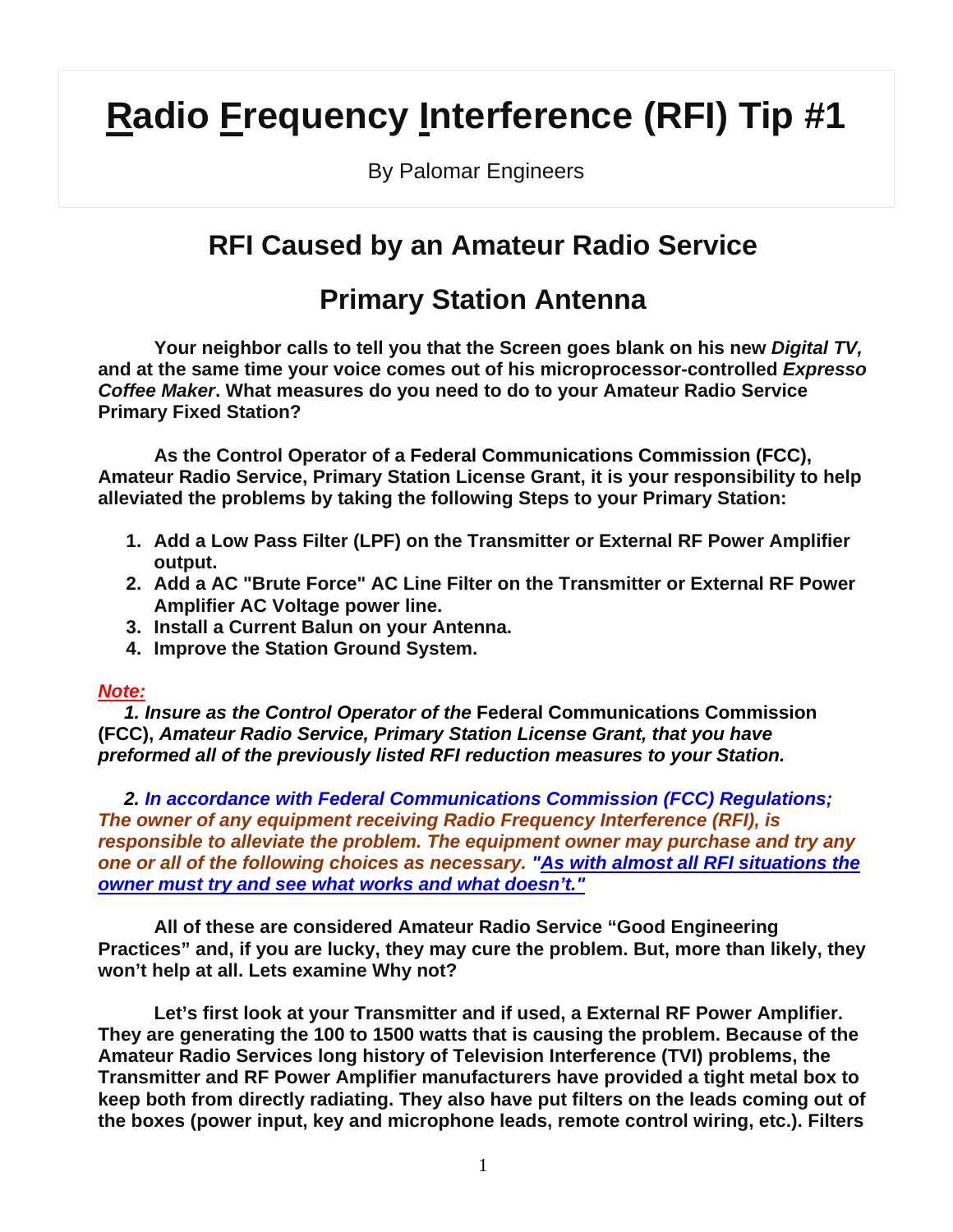**aren't perfect but the RF leakage from these leads will be in the low** *milliwatt* **(1,000th of a watt) or even the** *microwatt* **range (1,000,000th of a watt).**

 **There is one exit for the 100 - 1500 watts and that's the Antenna connector. If your Primary Fixed Station is typical, a length of good quality Coaxial Cable transmits the 100 - 1500 watts to your Antenna where it is radiated for all the world to hear. On the way to the Antenna, the power passes through some well shielded metal boxes (SWR meter, tuner etc.). These are not going to radiate if properly connected to your Ground System.** *So for the purpose of examining our RFI problem we can consider the Antenna as the primary source of the radiation instead of our transmitter.*

 **If the Antenna is the source then putting a filter on the transmitter's power cord is not going the help at all. Improving the ground system won't help either because the Antenna still will radiate the full 100 - 1500 watts.**

 **Now we need to find the path the radiation takes from your Antenna to the neighbors electronic Expresso Coffee Maker and Digital TV. Is it picked up directly by both? Not likely – they are both too small to be much of a receiving Antenna. But it is connected to a large "Antenna", which is the AC Voltage power wiring running through the home. If this AC Voltage power wiring cable runs through the attic it may not be far from your Antenna. It takes the radiation it receives and conducts it right down to the Expresso Coffee Maker and Digital TV.**

 **Now that we've found the radiation source and path it took to the Expresso Coffee Maker and Digital TV, we need to find the cure for the problem. We could get rid of the problem by shielding the house AC Voltage power wiring, but this is not practical. Another and easier solution is to '***decouple***' the Expresso Coffee Maker and Digital TV from their power cords. This can be done without affecting the power going through these cords.**

 **The owners** *first choice* **is the use of a** *Ferrite Split Bead***. You just clamp them over the cable and they should stop the RF from getting into the Expresso Coffee Maker and Digital TV. It can take from** *one to five* **of them depending on the strength of the RF being picked up.** *The Ferrite Split Beads work most of the time but not always.* **The owners** *second choice* **is the use of a** *Ferrite Toroid Core***. This needs to be large enough to allow the effected equipments power cord plug to pass through the hole and to allow it to be wound about five turns through the hole. This is strong medicine. The owners** *third choice* **is the use of a** *AC "Brute Force" Line Filter.* **They are fitted with a plug and socket and connect in-line with the equipment AC Voltage power cable. Sometimes they work better than the Ferrite Toroid Core and sometimes not.**